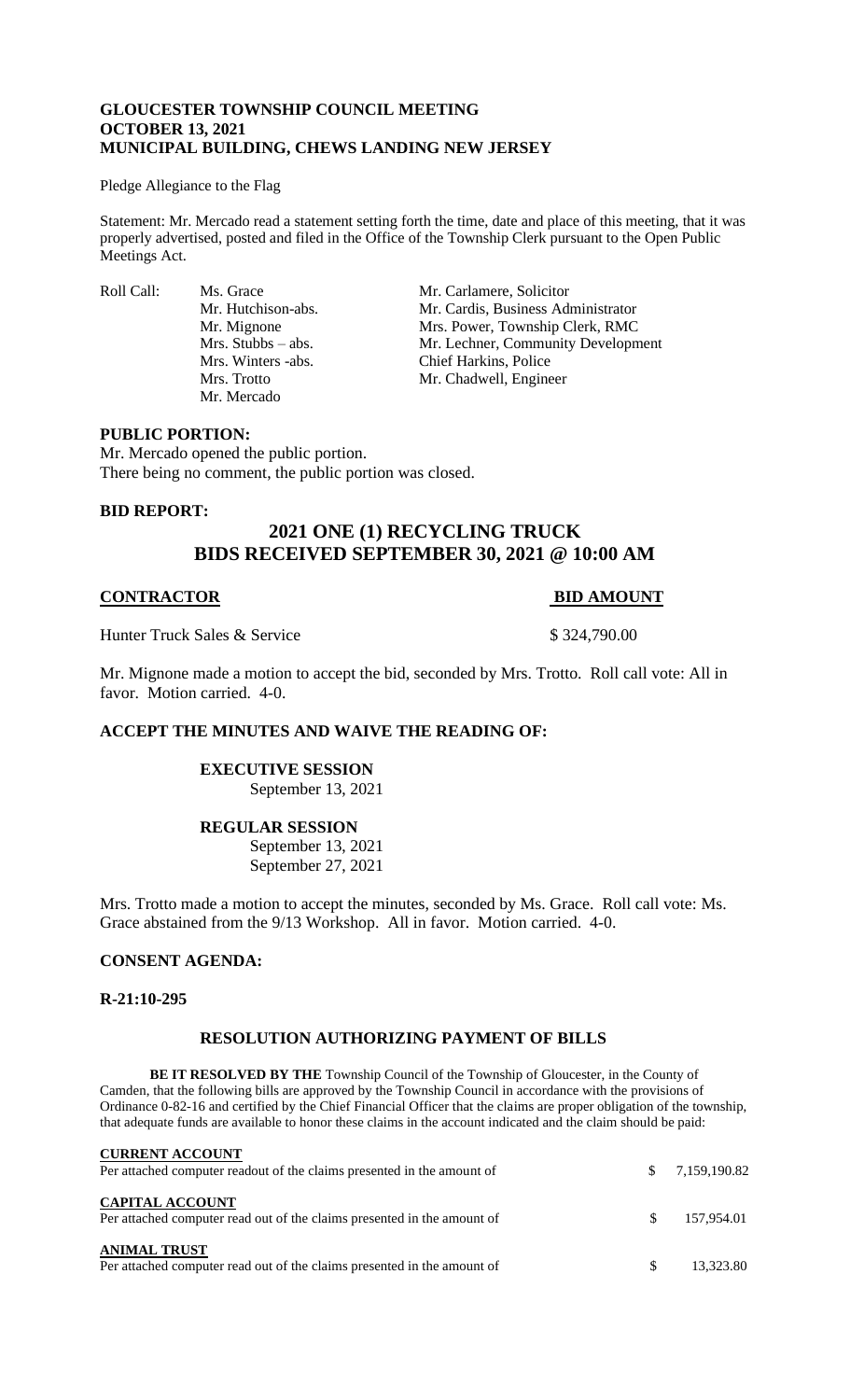| <b>TRUST</b><br>Per attached computer readout of the claims presented in the amount of             | \$  | 16,139.46 |
|----------------------------------------------------------------------------------------------------|-----|-----------|
| <b>OPEN SPACE TRUST</b><br>Per attached computer readout of the claims presented in the amount of  | \$. | 30.569.36 |
| <b>DEVELOPERS ESCROW</b><br>Per attached computer readout of the claims presented in the amount of | \$  | 9.672.50  |
| <b>MANUAL CHECKS</b><br>Per attached computer readout of the claims presented in the amount of     | S   | 15,151.15 |
|                                                                                                    |     |           |

Adopted: October 13, 2021

ATTEST:

President of Council Orlando Mercado

\_\_\_\_\_\_\_\_\_\_\_\_\_\_\_\_\_\_\_\_\_\_\_\_\_\_ Township Clerk, Nancy Power, RMC

Mrs. Trotto made a motion to adopt, seconded by Mr. Mignone. Roll call vote: All in favor. Motion carried. 4-0.

#### **R-21:10-296**

## **RESOLUTION AUTHORIZING THE TAX COLLECTOR TO CANCEL 2021 SECOND HALF AND 2022 FIRST HALF TAX BILLING FOR EXEMPTED PROPERTIES AS INDICATED**

**WHEREAS,** the following properties in the Township of Gloucester as indicated by block and lot number, have been acquired by the Township; and

**WHEREAS,** the following properties in the Township of Gloucester as indicated by block and lot number are tax exempt; and

**WHEREAS,** the following properties were previously billed for taxes prior to the Township acquiring them.

**NOW, THEREFORE, BE IT RESOLVED** by the Township Council of the Township of Gloucester, that the Tax Collector is authorized to cancel the following properties 3<sup>rd</sup> and 4<sup>th</sup> 2021 and  $1<sup>st</sup>$  and  $2<sup>nd</sup>$  2022 tax billings and clear each record accordingly.

| <b>BLOCK</b> | <b>LOT</b> | <b>NAME/ADDRESS</b>                          | <b>AMOUNT</b>                            | <b>REASON</b> |
|--------------|------------|----------------------------------------------|------------------------------------------|---------------|
| 14601        | 2          | Township of Gloucester<br>2630 Erial Rd      | $$1,695.96 - 2021$<br>\$1,694.70 - 2022  | Twp Acquired  |
| 14601        | 5          | Township of Gloucester<br>802 Little Mill Rd | $$734.91 -2021$<br>734.37 -2022          | Twp Acquired  |
| 14601        | 6          | Township of Gloucester<br>1193 Hickstown Rd  | \$<br>48.45 - 2021<br>\$<br>48.42 - 2022 | Twp Acquired  |
| 14601        | 13         | Township of Gloucester<br>2650 Erial Rd      | \$1,724.22 - 2021<br>\$1,722.95 - 2022   | Twp Acquired  |

Adopted: October 13, 2021

President of Council Orlando Mercado

\_\_\_\_\_\_\_\_\_\_\_\_\_\_\_\_\_\_\_\_\_\_\_\_\_\_\_\_\_\_\_\_\_\_\_\_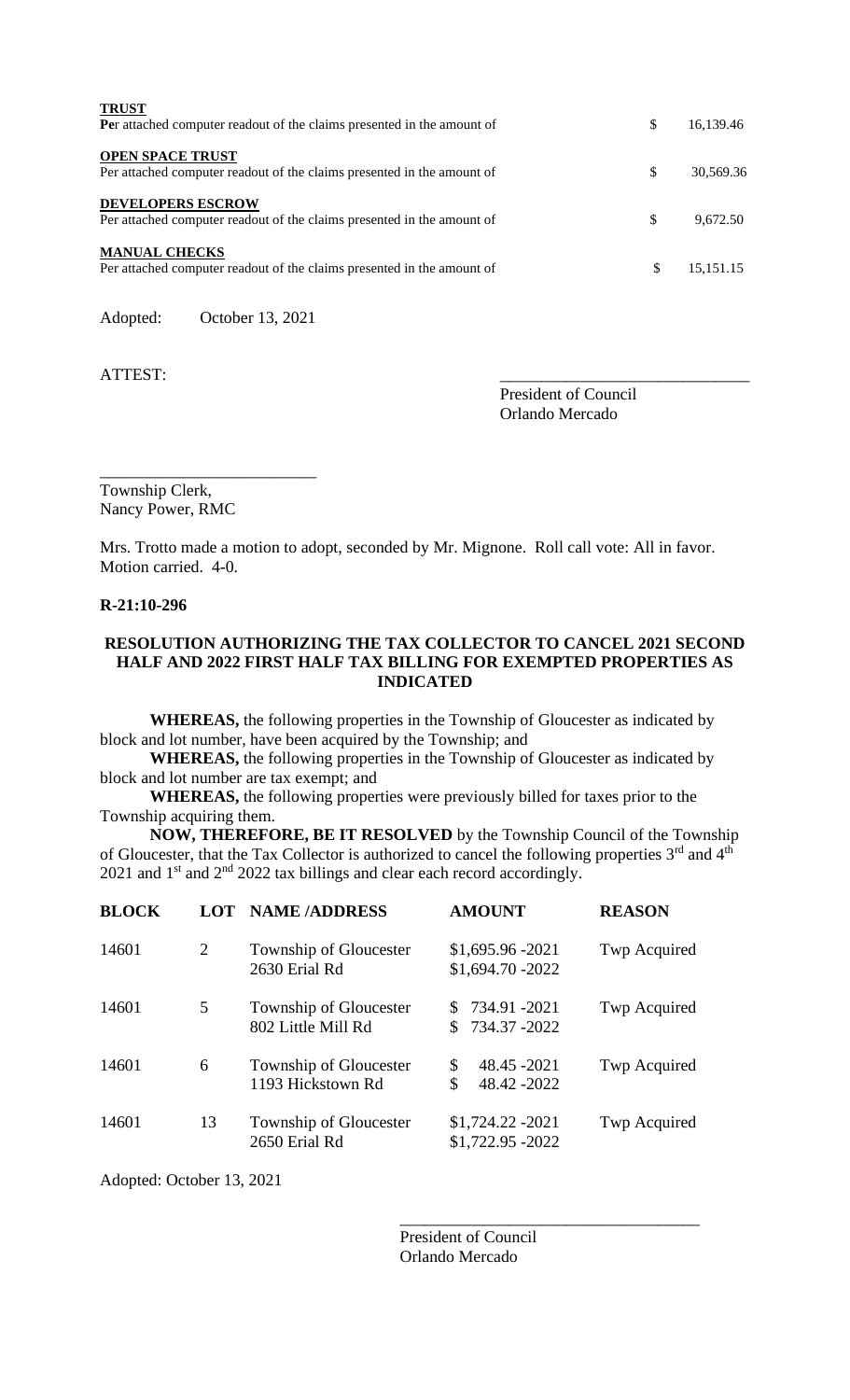Township Clerk Nancy Power, RMC

\_\_\_\_\_\_\_\_\_\_\_\_\_\_\_\_\_\_\_\_\_\_\_\_\_\_\_\_\_\_

Mrs. Trotto made a motion to adopt, seconded by Mr. Mignone. Roll call vote: All in favor. Motion carried. 4-0.

#### **R-21:10-297**

## **RESOLUTION TO ALLOW DISABLED VETERAN OR OTHER EXEMPTIONS AND CREDITS FOR TAX YEAR 2021 4TH QUARTER AND 2022 AND TO AUTHORIZE THE TAX COLLECTOR TO CREDIT TAXES AND REFUND ANY OVERPAYMENTS**

**WHEREAS**, the following names are owners and residents of property in the Township of Gloucester, and

**WHEREAS**, they have made proper application for Total and Permanent Service-Connected Disability tax exempt status on their property designated with the block and lots listed below and,

**WHEREAS**, they have submitted proper evidence of Total and Permanent Disability rating from the U.S. Veterans Administration in accordance with State Regulations.

**THEREFORE, BE IT RESOLVED** by the Township Council of the Township of Gloucester that the Tax Collector is authorized to grant said exemption, credit property taxes as stated 2021 and 2022 and refund any resulting credit balances.

| <b>Block Lot</b><br>13701 3 | <b>Name</b><br>Radeem Ellington | <b>Comment</b><br><b>Add Disabled Veteran</b><br>Tax Exemption<br>As Of 08/05/21 | <b>Amount to be Credited</b><br>$2021 - $2,298.63$<br>$2022 - $4,593.85$<br>Assessment $-227,700$ |
|-----------------------------|---------------------------------|----------------------------------------------------------------------------------|---------------------------------------------------------------------------------------------------|
| 14904 1                     | <b>Ronald Padgett</b>           | <b>Add Disabled Veteran</b><br>Tax Exemption<br>As Of $9/13/21$                  | $2021 - $2,622.45$<br>2022 - \$5,246.19<br>Assessment $-255,600$                                  |

Adopted: October 13, 2021

\_\_\_\_\_\_\_\_\_\_\_\_\_\_\_\_\_\_\_\_\_\_\_\_\_\_\_\_\_\_\_\_\_

President of Council Orlando Mercado

\_\_\_\_\_\_\_\_\_\_\_\_\_\_\_\_\_\_\_\_\_\_\_\_\_\_\_\_\_\_\_\_\_\_\_

Township Clerk Nancy Power, RMC

Mrs. Trotto made a motion to adopt, seconded by Mr. Mignone. Roll call vote: All in favor. Motion carried. 4-0.

#### **R-21:10-298**

#### **RESOLUTION AUTHORIZING REFUNDING OF TAXES**

**BE IT RESOLVED,** by the Township Council of the Township of Gloucester to authorize the refunding of the following credit balances:

| <b>BLOCK LOT</b> |    | <b>NAME AND ADDRESS YEAR</b>                          |      | <b>AMOUNT REASON</b> |                         |
|------------------|----|-------------------------------------------------------|------|----------------------|-------------------------|
| 8901             | 6  | Corelogic<br>3001 Hackberry Rd.<br>Irving, $TX$ 75063 | 2021 |                      | $$2,737.43$ Overpayment |
| 17301            | 27 | Sergio Burgos & Luz Viera 2021                        |      | \$2,329.93           | Overpayment             |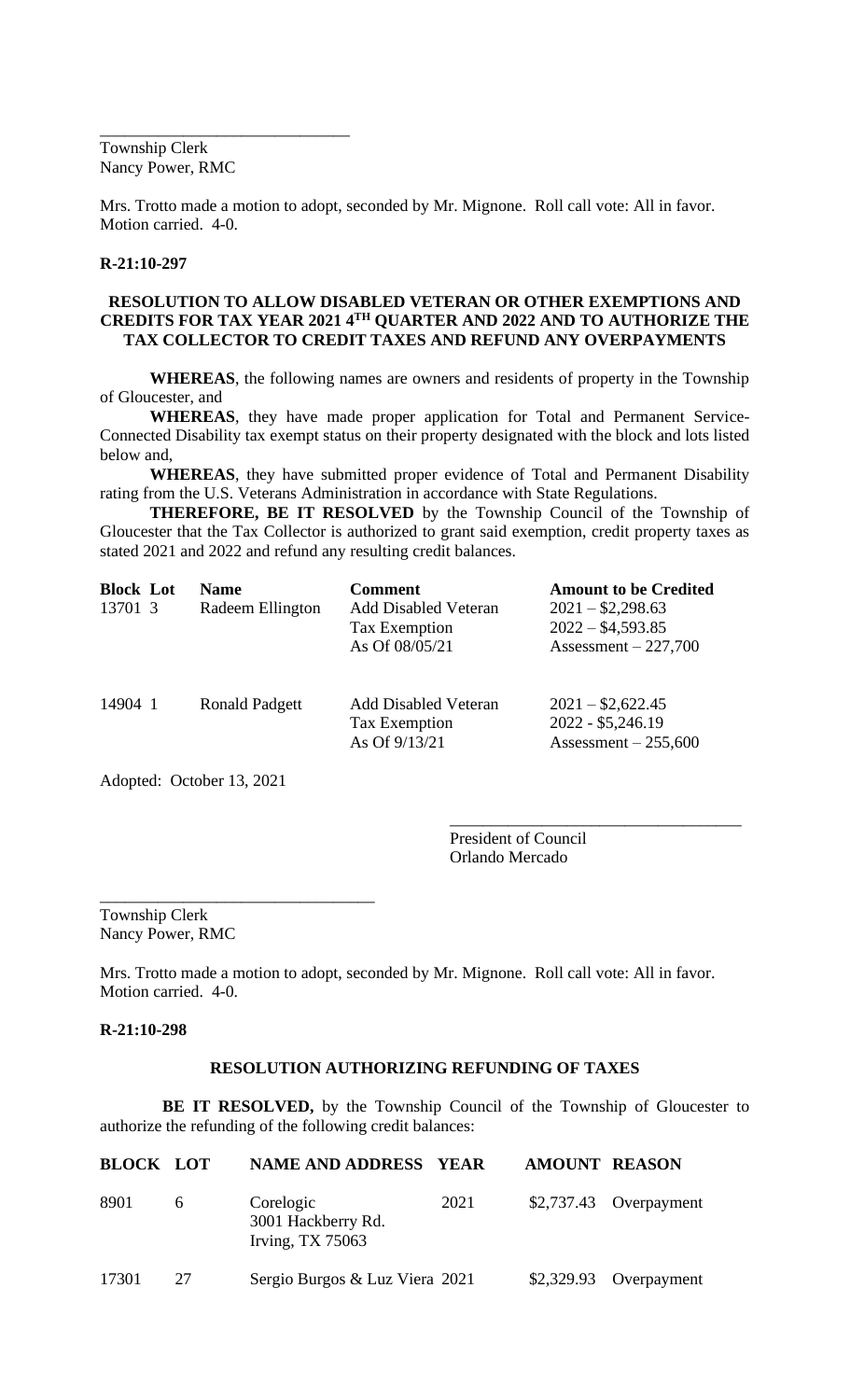1551 Williamstown Rd. Sicklerville, NJ 08081

10404 16 Leo & Bonnie Foglio 2021 \$1,500.00 Overpayment 625 Taranto Ave. Blackwood , NJ 08012

\_\_\_\_\_\_\_\_\_\_\_\_\_\_\_\_\_\_\_\_\_\_\_\_\_\_\_\_\_\_\_\_\_\_\_

\_\_\_\_\_\_\_\_\_\_\_\_\_\_\_\_\_\_\_\_\_\_\_\_\_\_\_\_\_\_\_\_\_\_\_\_

**ADOPTED:** October 13, 2021

President of Council Orlando Mercado

Township Clerk Nancy Power, RMC

Mrs. Trotto made a motion to adopt, seconded by Mr. Mignone. Roll call vote: All in favor. Motion carried. 4-0.

**R-21:10-299**

## **RESOLUTION AUTHORIZING RELEASE OF SECURITIES FOR BROAD ACRES ACTIVE ADULT VILLAGE HIGHLAND ESTATES VILLAGE BLOCK 13203 LOT 5.01 IN THE TOWNSHIP OF GLOUCESTER**

**WHEREAS**, the developer of Broad Acres Active Adult Village, also referred to as Highland Estates Village, has supplied the Township of Gloucester with securities for site improvements located at Block 13203 Lot 5.01 in the Township of Gloucester; and

**WHEREAS**, the Engineer has inspected this project and has given his report to the Township Council of the Township of Gloucester;

**NOW, THEREFORE, BE IT RESOLVED** that the Township Council of the Township of Gloucester does hereby authorize Performance Bond # KO7156789, established in the original amount of \$960,687.50 and previously reduced to the amount of \$288,206.25, be released along with Letter of Credit # 430862 established in the amount of \$188,434.80 upon the posting of a Maintenance Guarantee in the amount of \$115,282.50 to be held for a period of two years.

Adopted: October 13, 2021

President of Council Orlando Mercado

ATTEST:

Township Clerk Nancy Power, RMC

Mrs. Trotto made a motion to adopt, seconded by Mr. Mignone. Roll call vote: All in favor. Motion carried. 4-0.

**R-21:10-300**

## **RESOLUTION AUTHORIZING EXECUTION OF AGREEMENT BETWEEN THE TOWNSHIP OF GLOUCESTER AND HUNTER KEYSTONE PETERBILT, L.P. FOR A 2021 ONE (1) RECYCLING TRUCK**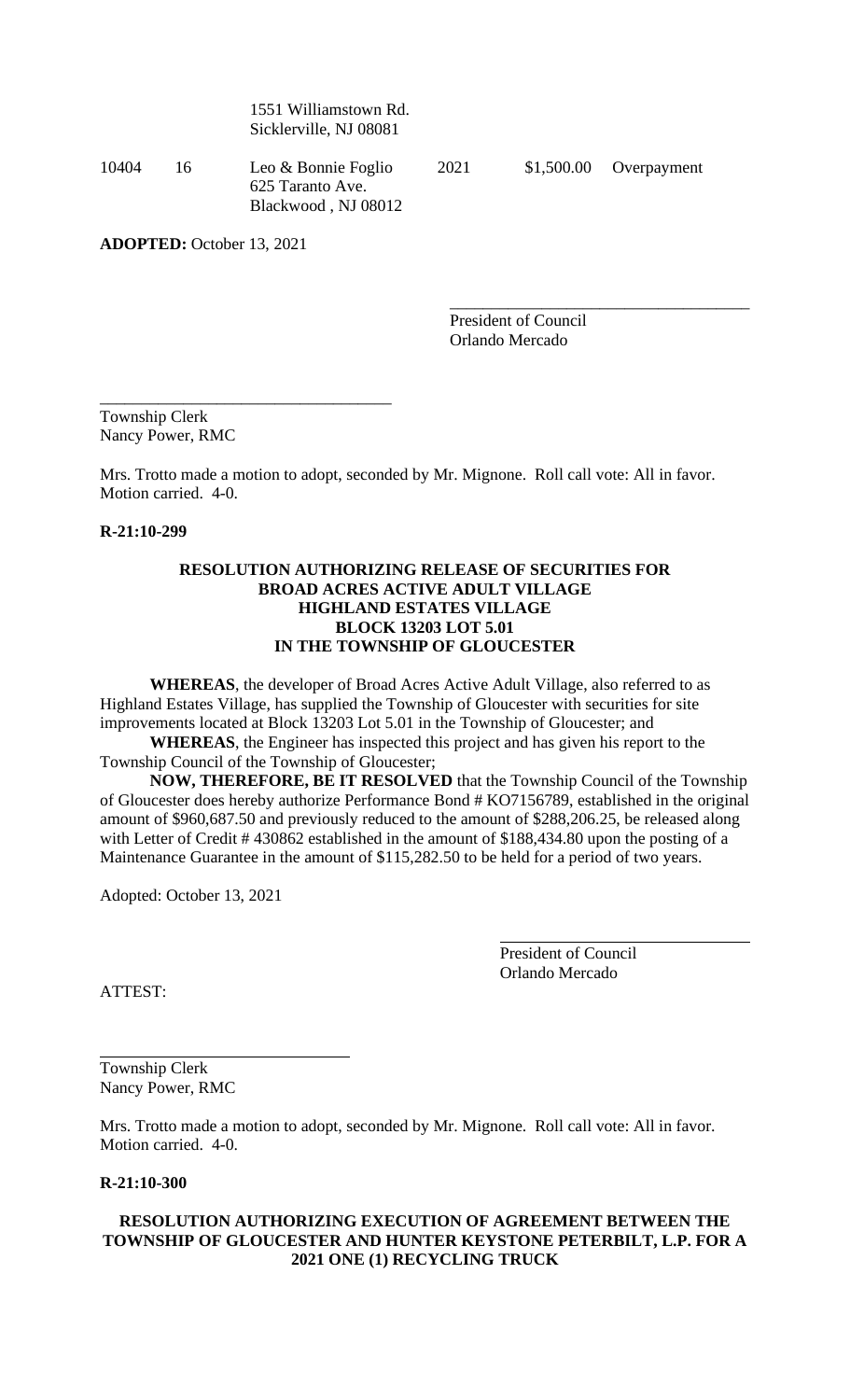**WHEREAS**, the Township Council of the Township of Gloucester, County of Camden, determined there is a need for a 2021 One (1) Recycling Truck in the Township of Gloucester; and

**WHEREAS**, sufficient funds have been provided; and

**WHEREAS**, the Township Council has received bids or quotes.

**NOW, THEREFORE, BE IT RESOLVED** by the Township Council of the Township of Gloucester that the proper Township Officials are hereby authorized to enter into an agreement with Hunter Keystone Peterbilt, L.P. in the amount of \$324,790.00 which was the lowest bid or quote received.

Adopted: October 13, 2021

President of Council Orlando Mercado

ATTEST:

Township Clerk Nancy Power, RMC

Mrs. Trotto made a motion to adopt, seconded by Mr. Mignone. Roll call vote: All in favor. Motion carried. 4-0.

## **R-21:10-301**

## **RESOLUTION AUTHORIZING SALE OF PROPERTY RECOVERED BY POLICE DEPARTMENT**

**WHEREAS**, abandoned vehicles have been acquired by the Gloucester Township Police Department through the process of finding or recovery, and

**WHEREAS,** efforts were made for more than a period of 30 days by the Police Department to ascertain the owner or owners of said vehicles in order to return to said owner or owners the aforesaid vehicles; and

**WHEREAS,** said vehicles have for more than 30 days been in the possession and custody of said police department and stored at cost and expense of the Township of Gloucester, and

**WHEREAS,** the Township Council of the Township of Gloucester deems it desirable and in the best interest of the Township to dispose of said property at public auction sale in accordance with N.J.S.A. 40A:14-157 and N.J.R.S. 39:10A.1.

**NOW, THEREFORE, BE IT RESOLVED** by the Township Council of the Township of Gloucester that vehicles as per the attached list and in possession of the Police Department be and hereby are authorized to be sold at public auction sale by the Township and that the Township Clerk prepare and publish in the Legal Newspaper of the Township a notice of the proposed sale, not less than ten (10) days prior to the date of the sale.

Adopted: October 13, 2021

\_\_\_\_\_\_\_\_\_\_\_\_\_\_\_\_\_\_\_\_\_\_\_\_\_\_\_\_

President of Council Orlando Mercado

\_\_\_\_\_\_\_\_\_\_\_\_\_\_\_\_\_\_\_\_\_\_\_\_\_\_\_\_\_

ATTEST:

Township Clerk Nancy Power, RMC

Mrs. Trotto made a motion to adopt, seconded by Mr. Mignone. Roll call vote: All in favor. Motion carried. 4-0.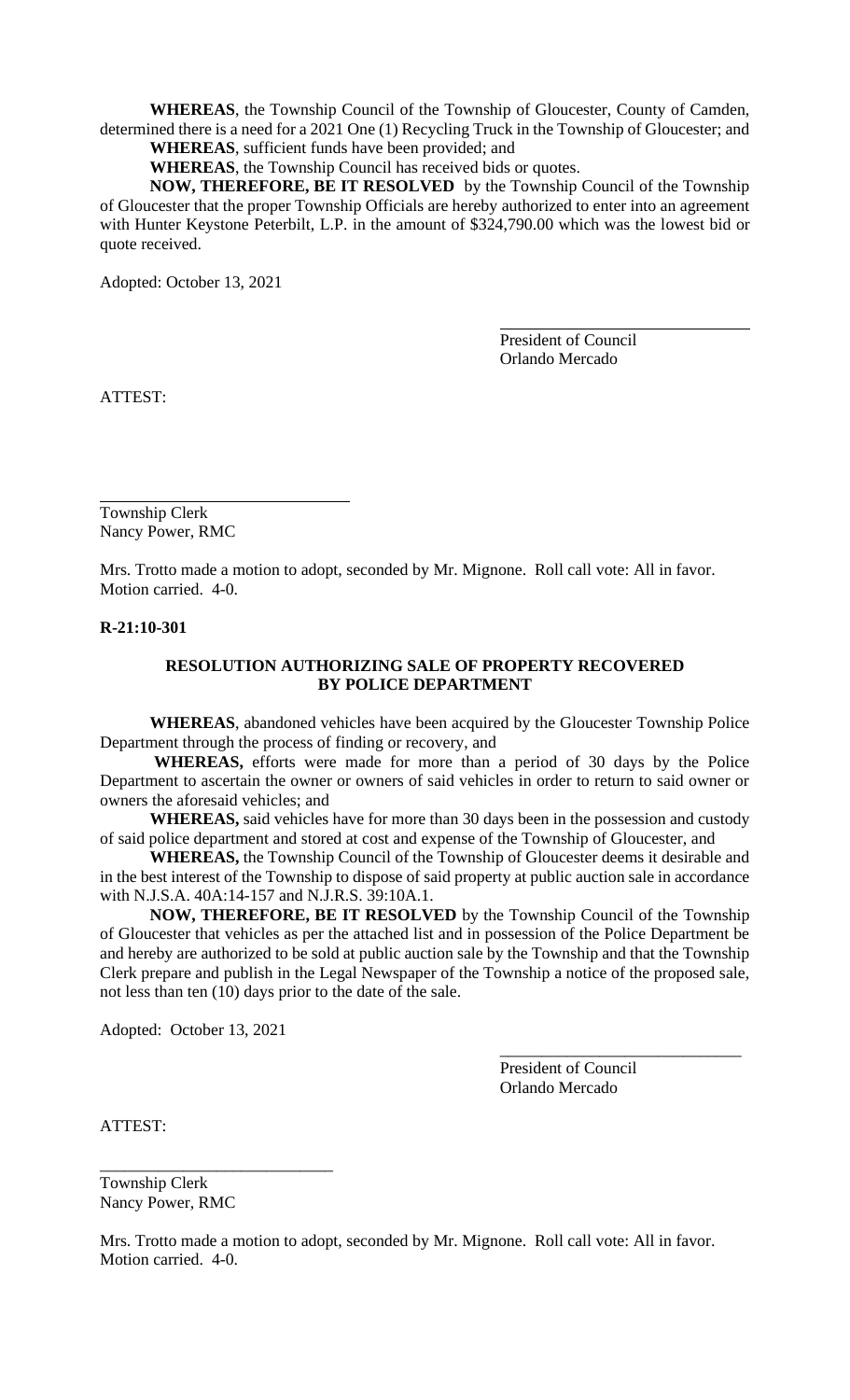## **RESOLUTION OF THE TOWNSHIP COUNCIL OF THE TOWNSHIP OF GLOUCESTER, COUNTY OF CAMDEN, STATE OF NEW JERSEY AUTHORIZING BOB DEL SORDO FOR AUCTIONEER SERVICES FOR THE SALE OF PROPERTY RECOVERED BY THE GLOUCESTER TOWNSHIP POLICE DEPARTMENT**

**WHEREAS,** The Township Council of the Township of Gloucester authorized the sale of property recovered by the Gloucester Township Police Department; and

**WHEREAS,** The Township Council of the Township of Gloucester is in agreement for the need to have an auctioneer for the sale of the property recovered by the police department.

**NOW, THEREFORE, BE IT RESOLVED** by the Township Council of the Township of Gloucester is hereby authorizing Bob Del Sordo as Auctioneer

Adopted: October 13, 2021

\_\_\_\_\_\_\_\_\_\_\_\_\_\_\_\_\_\_\_\_\_\_\_\_\_\_\_\_

President of Council Orlando Mercado

\_\_\_\_\_\_\_\_\_\_\_\_\_\_\_\_\_\_\_\_\_\_\_\_\_\_\_\_\_

ATTEST:

Township Clerk Nancy Power, RMC

Mrs. Trotto made a motion to adopt, seconded by Mr. Mignone. Roll call vote: All in favor. Motion carried. 4-0.

#### **GT E-GOV ACCESS:**

Elizabeth Dugan of Hemlock Drive asked the following questions:

*1. I did not see the bill list published online prior to tonight's meeting. Could you please tell me how much will be approved at tonight's meeting and paid?* Mr. Mercado stated the bill list was posted on line since last Thursday. *I understand that there was a Citizens' Appreciation ceremony this past Saturday. It seemed to be a decent turnout. From what I could tell from the crowd pictures and the posed photos, no one was wearing a mask, and they were sitting very close to each other. 2 Township events and one run by a nonprofit which works closely with the Township*  were all canceled by the Township and the nonprofit. All were set to be outdoor events in October. The 2 Township *events were canceled due to safety concerns related to COVID. My questions are as follows:*

 *1. Why was the Citizens' Appreciation ceremony safe to have, but the Trunk or Treat and Food and Beer event are not? Did you ask the guests at the Citizens' Appreciation ceremony to provide proof of vaccination before they could sit, for example?* Mr. Mercado stated Trunk & Treat is attended by approximately 4,000 people with children standing in line and he did not feel comfortable putting unvaccinated children at risk. Mr. Mercado stated the Food and Beer event was cancelled due to the lack of food trucks, lack of volunteers, and concerns for residents. No, there was no proof of vaccination checked.

 *2. Will there be other outdoor events/ceremonies held by the Township which are considered safer than the Trunk or Treat and Food and Beer events? If so, please explain why they are safer?* Mr. Mercado is not aware of any upcoming events other than the tree lighting festival in December. *I appreciate your time and effort to address these questions.*

#### **PUBLIC PORTION:**

Mr. Mercado opened the public portion.

Andrew Gardner of Pine Hurst Court described a problem he is having with a retaining wall that borders his property. Mr. Gardner is proposing council pass an ordinance that requires developments to declare the assets they will maintain.

Denise Coyne of Chews Landing Road questioned an invoice from T & M Associates regarding the Blackwood West Redevelopment Plan. Mr. Cardis clarified. Mr. Lechner clarified further. Mr. Exstein of Glen Oaks asked for clarification regarding the purchase of a recycling truck. Mr. Mercado clarified.

Sam Sweet of Erial asked how the 200ft distance for noticing is established. A discussion was held. Mr. Sweet inquired into the Economic Development Corporation. A discussion was held. Denise Coyne of Chews Landing Road stated Triad is being paid to handle agendas for Economic Development Corporation.

There being no further comment, the public portion was closed.

#### **POLLING OF DIRECTORS:**

Chief Harkins informed Council of a missing juvenile today that was safely located.

#### **POLLING OF COUNCIL:**